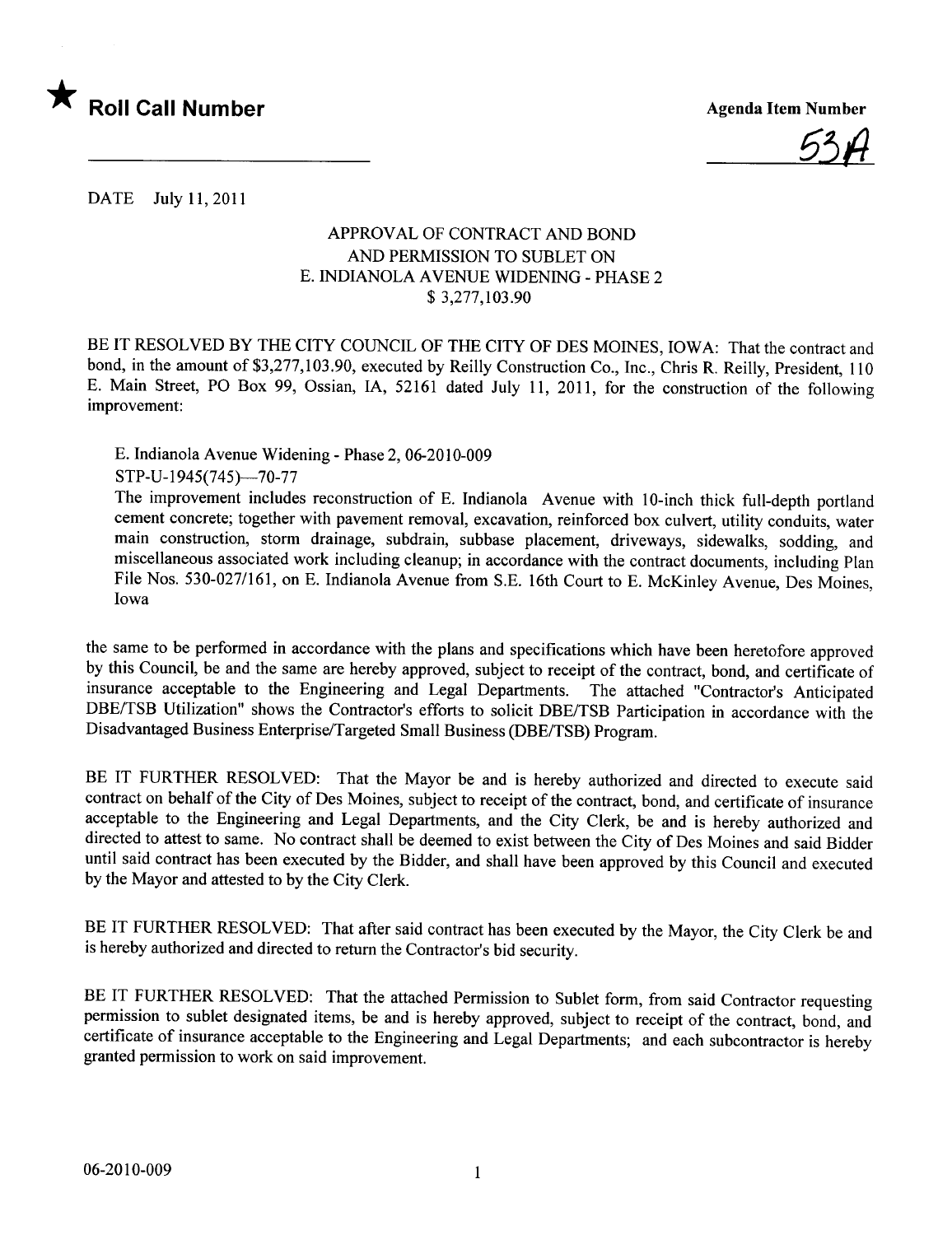

<u>53H</u>

DATE July 11, 2011

BE IT FURTHER RESOLVED: That the Des Moines Finance Director is hereby authorized to encumber this contract amount against the funds as identified below, and to acquire Builder's Risk Insurance, if appropriate, for the above referenced improvement.

| (City Council Communication Number $\frac{1}{-}$ $\frac{1}{-}$ $\frac{1}{-}$ $\frac{1}{-}$ |  |  | attached) |
|--------------------------------------------------------------------------------------------|--|--|-----------|
|--------------------------------------------------------------------------------------------|--|--|-----------|

Moved by to adopt.

FORM APPROVED

**25** 

Kathleen Vanderpool Deputy City Attorney

Funding Source: 2011-2012 CIP, Page Street-12, East Indianola Avenue Widening - S.E. 14th to Army Post, STR213, Being:

\$1,330,340.15 in G.O. Bonds; \$1,500,000 (maximum) in Federal Surface Transportation Program (STP) funds being 80% eligible roadway construction costs under IDOT Project No. STP-1945(745)--70-77; and \$200,000 (maximum) in Federal Surface Transportation Program Transportation Enhancement funds and a transfer of \$220,457.25 from Page Parks-17, Recreation Trails, PKS045, G.O. Bonds for the recreational trail tunnel under E. Indianola Avenue; and \$26,306.50 from Des Moines Water Works for water main construction

| <b>COUNCIL ACTION</b> | <b>YEAS</b> | <b>NAYS</b> | <b>PASS</b> | <b>ABSENT</b>   | I, Diane Rauh, City Clerk of said City Council, hereby     |  |  |  |
|-----------------------|-------------|-------------|-------------|-----------------|------------------------------------------------------------|--|--|--|
| <b>COWNIE</b>         |             |             |             |                 | certify that at a meeting of the City Council, held on the |  |  |  |
| <b>COLEMAN</b>        |             |             |             |                 | above date, among other proceedings the above was          |  |  |  |
| <b>GRIESS</b>         |             |             |             |                 | adopted.                                                   |  |  |  |
| <b>HENSLEY</b>        |             |             |             |                 |                                                            |  |  |  |
| <b>MAHAFFEY</b>       |             |             |             |                 |                                                            |  |  |  |
| <b>MEYER</b>          |             |             |             |                 | IN WITNESS WHEREOF, I have hereunto set my hand            |  |  |  |
| <b>MOORE</b>          |             |             |             |                 | and affixed my seal the day and year first above written.  |  |  |  |
| <b>TOTAL</b>          |             |             |             |                 |                                                            |  |  |  |
| <b>MOTION CARRIED</b> |             |             |             | <b>APPROVED</b> |                                                            |  |  |  |
|                       |             |             |             |                 |                                                            |  |  |  |
|                       |             |             |             |                 |                                                            |  |  |  |
|                       |             |             |             | Mayor           |                                                            |  |  |  |
|                       |             |             |             |                 | City Clerk                                                 |  |  |  |